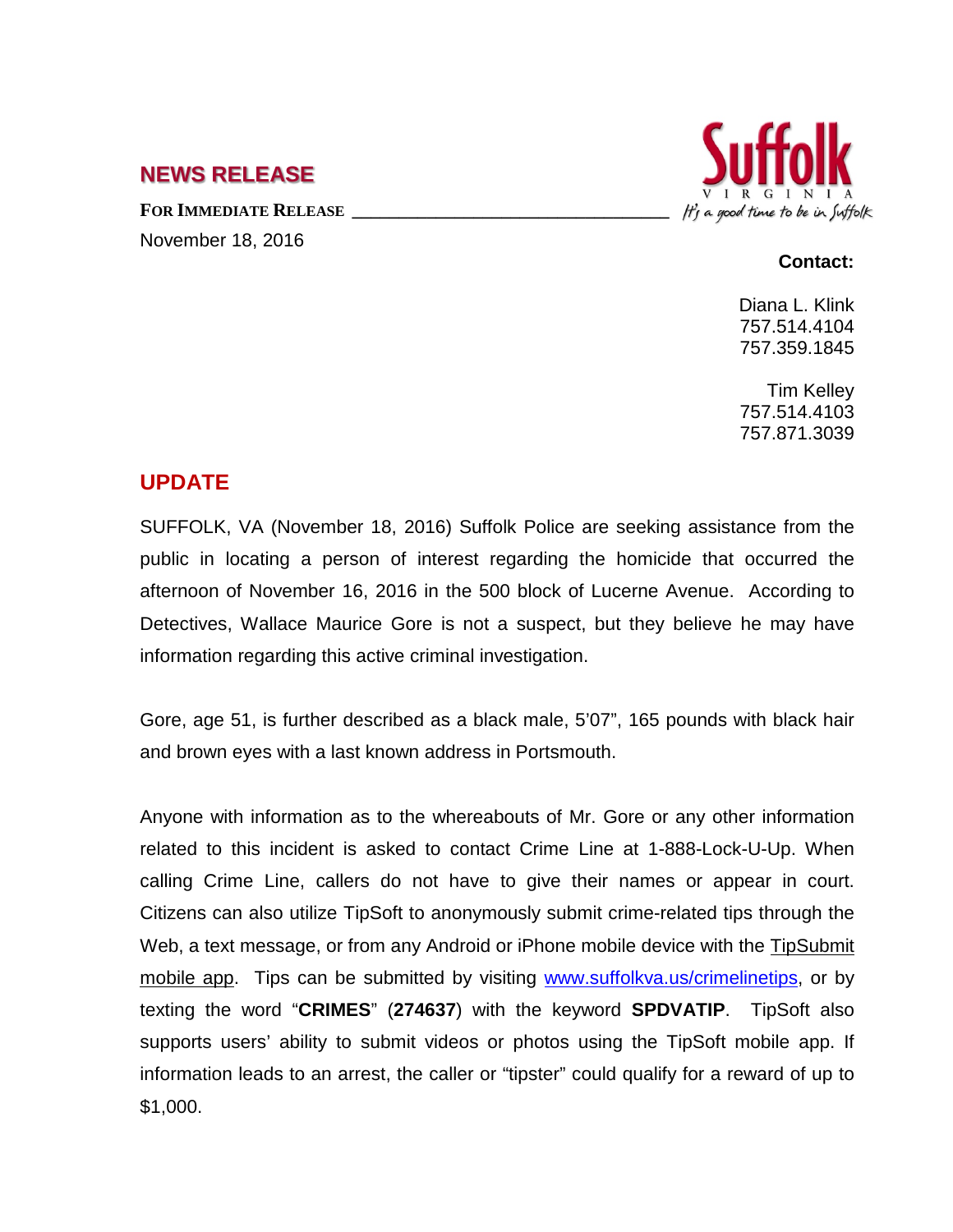## **UPDATE**

SUFFOLK, VA (November 17, 2016) Suffolk Police are continuing their investigation into the death of Dalvin Henderson. The incident has been classified as a homicide. Police are following leads and conducting interviews as part of their investigation into the shooting incident.

No additional information is available.

Anyone with information is asked to contact Crime Line at 1-888-Lock-U-Up. When calling Crime Line, callers do not have to give their names or appear in court. Citizens can also utilize TipSoft to anonymously submit crime-related tips through the Web, a text message, or from any Android or iPhone mobile device with the [TipSubmit](http://www.tipsoft.com/index.asp?P=TipSubmitMobile)  [mobile app.](http://www.tipsoft.com/index.asp?P=TipSubmitMobile) Tips can be submitted by visiting [www.suffolkva.us/crimelinetips,](http://www.suffolkva.us/crimelinetips) or by texting the word "**CRIMES**" (**274637**) with the keyword **SPDVATIP**. TipSoft also supports users' ability to submit videos or photos using the TipSoft mobile app. If information leads to an arrest, the caller or "tipster" could qualify for a reward of up to \$1,000.

# **UPDATE**

SUFFOLK, VA (November 16, 2016) Suffolk Police have confirmed the identity of the victim to be Dalvin Henderson, age 23, of Suffolk, Virginia.

Suffolk Police continue to work the incident as an active death investigation. No additional information is available.

#### **SUFFOLK POLICE RESPOND TO SHOOTING INCIDENT**

SUFFOLK, VA (November 16, 2016) Suffolk Police are working an active death investigation in the 500 block of Lucerne Avenue this afternoon. Suffolk Police Dispatch received a call at 12:25 p.m. regarding a shooting.